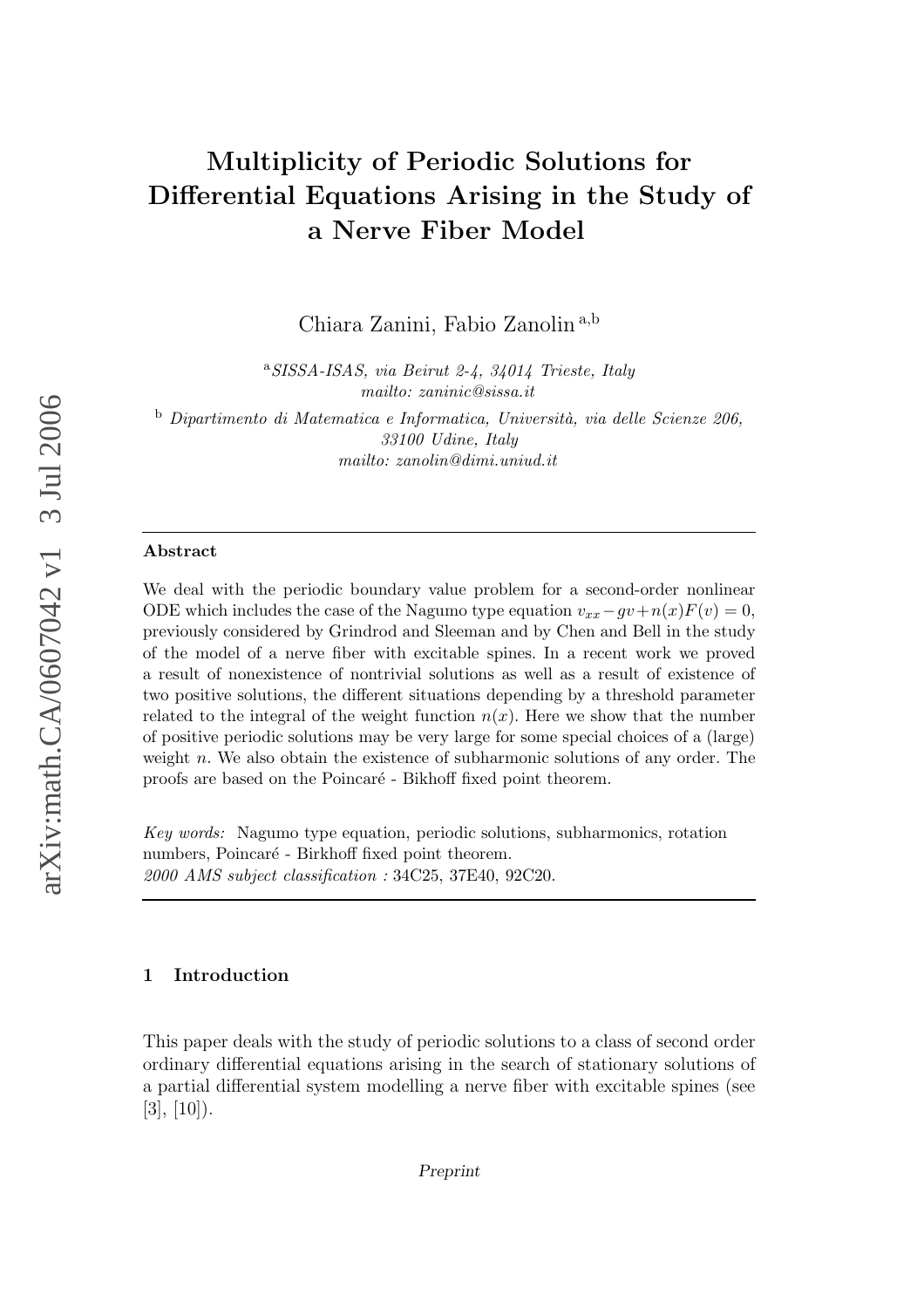The model equation considered in [3, pp.391–395] takes the form

$$
v_{xx} - gv + n(x)F(v) = 0 \tag{1}
$$

where  $g > 0$  is a given constant,  $n(\cdot)$  is a positive  $\beta$ -periodic piecewise constant function and  $F : \mathbb{R} \to \mathbb{R}$  is a smooth mapping with  $-F$  having a N-shape. Typically,  $F(s)$  has three zeros  $0 < a < 1$  and  $F(s) > 0$  for  $s \in (-\infty, 0] \cup [a, 1], F(s) < 0$  for  $s \in [0, a] \cup [1, +\infty)$ . According to [3, pp.391– 392, a possible example for F is given by  $F(s) = f(\tilde{R}(s))$ , where  $f(u) =$  $u(1-u)(u-a)$  and R is a smooth monotone increasing function with  $R(0) = 0$ ,  $R(a) = a$  and  $R(1) = 1$ . Actually, equation (1) comes from the system

$$
\begin{cases}\nv_{xx} - gv + n(x)f(v) = 0 \\
v = S(u; \rho) := u - \rho^{-1}f(u)\n\end{cases}
$$

by assuming the function  $S(u)$  invertible with inverse  $\tilde{R}(v)$ . Such an assumption is satisfied when the spine stem resistance  $R_S = \rho^{-1}$  approaches zero (cf. [3, pp.386–387] ).

Equations of the form of (1) present a typical threshold phenomenon that may be easily described if we think for a moment at the weight  $n(x)$  as a constant function and look for constant solutions. It is clear that if  $n = n_0$  is a small positive number, then the only  $\beta$ -periodic solution is the trivial one. On the other hand, if  $n = n_1$  is sufficiently large, the line  $y = gs$  intersects the  $\setminus \setminus$ shaped curve  $y = n_1 F(s)$  in two nontrivial points (at least) and therefore we have the existence of at least two positive  $\beta$ -periodic solutions (see Figure 1).

In [3] the authors, using a phase-plane analysis and gluing together the solutions found for different values of the coefficients, showed that a similar result can be obtained for a piecewise constant weight  $n(x)$  which, in a period, takes two values  $n_1 > n_0 > 0$  (with  $n(x) = n_0$  on  $\alpha, \beta$  and  $n(x) = n_1$  on  $[0, \alpha]$ ). Then, they obtained [3, Lemma 4.1] the existence of the only trivial solution if  $\alpha$  and  $n_0$  are small (which means that the weight is close to a small value  $n_0$ for the main part of the time) and the existence of one positive  $\beta$ -periodic solution if  $n_1$  is sufficiently large and  $\alpha$  is not too close to zero (which means that the weight is large for an adequate amount of time). In a further result of the same paper, the authors [3, Lemma 4.3] also claimed the existence of "many" periodic solutions when  $S(u)$  is not invertible and  $n<sub>1</sub>$  is large enough. The proof, however, in this case is only suggested "by reading the superimposed phase portraits". For all these results, some further technical conditions (that we do not recall here) were assumed. Among such conditions, an hypothesis which implies

$$
\int_0^1 F(s) \, ds > 0,\tag{2}
$$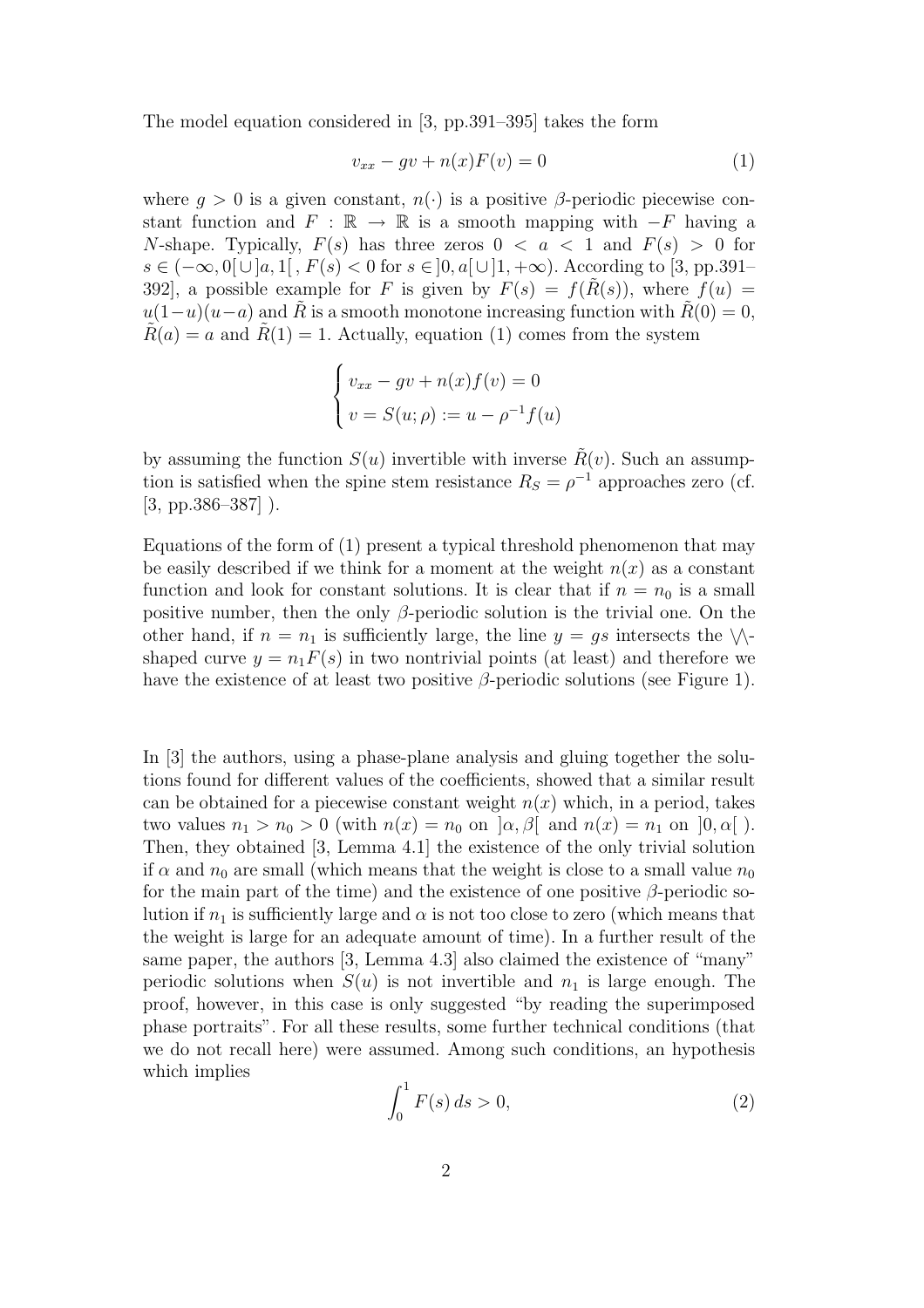

Fig. 1. Intersections of  $y = nF(s)$  with  $y = gs$ .

was required.

A few questions may arise from these conclusions in [3], in particular, concerning the possibility of extending Chen and Bell results to a general class of weight functions and to the existence of at least two positive  $\beta$ -periodic solutions when the weight is sufficiently large (in some sense), as well as to prove in a more general way (i.e., using some argument which is not based by reading the superimposed phase portraits and therefore applicable only to weights which are two-step functions or small perturbations of two-steps functions [3, Remark 4.6]) the existence of "many" periodic solutions for large but arbitrarily shaped profiles.

In a previous recent article [16], we addressed our attention to the first two questions, as well as to some related problems. In particular, we showed that the same features are preserved for a broad class of functions  $F$  and for an arbitrary positive  $\beta$ -periodic weight  $n \in L^1([0, \beta])$ . In this case, the  $L^1$ -norm (or the mean value) of  $n(x)$  plays the role of a threshold parameter in the sense that we have only the trivial solution when  $|n|_1$  is small and at least two positive β-periodic solutions when  $|n|_1$  is sufficiently large. Indeed, these results are proved in [16] for rather general second order equations including (1) as a particular case. The mathematical tools employed in [16] were based on upper and lower solutions, the study of quadratic forms in Hilbert spaces and critical point theory. Also in [16] condition (2) was needed for the proof of the existence of two nontrivial solutions.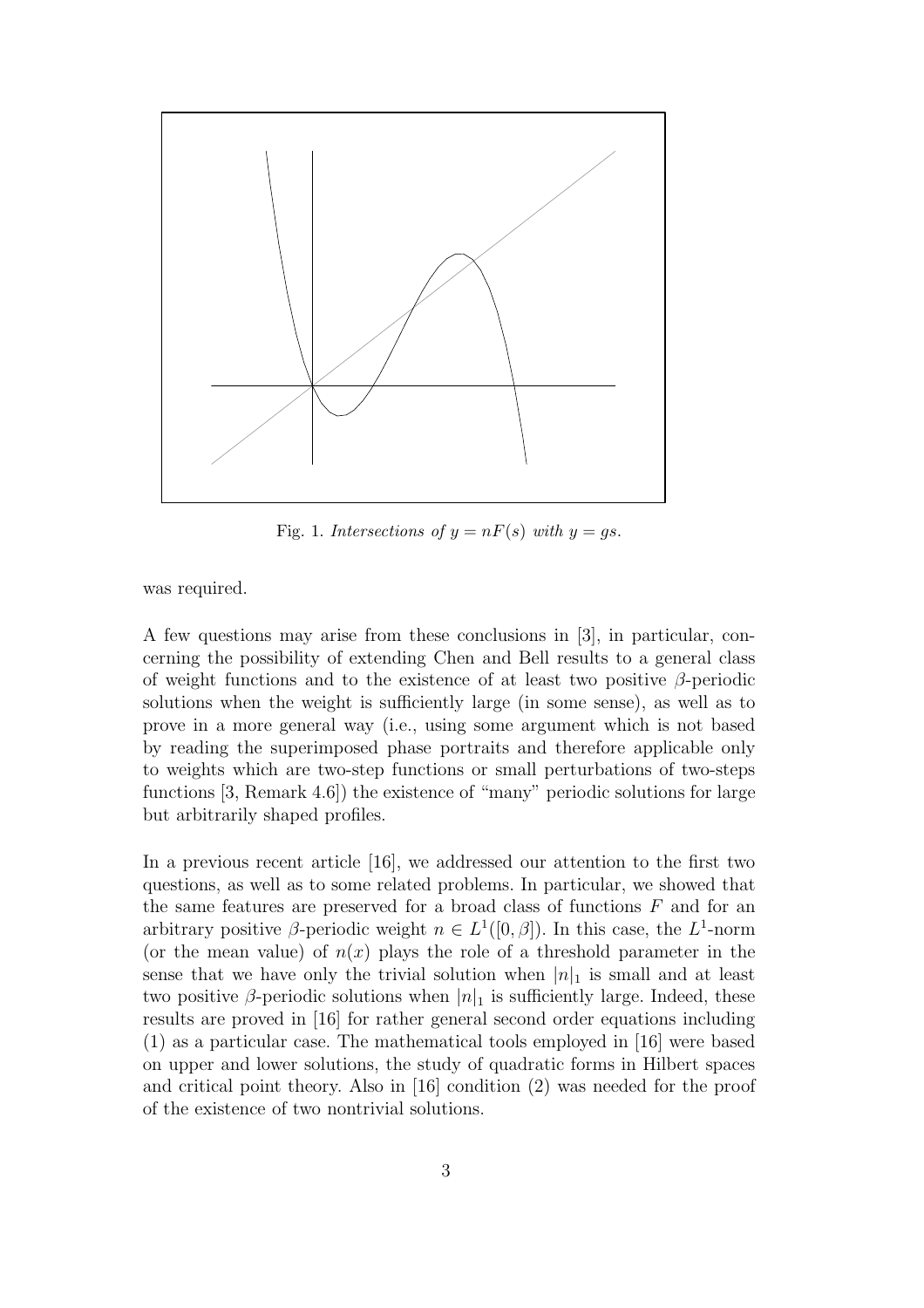It is the aim of this work to consider now the third question, that is, to prove the existence of a large number of periodic solutions (both harmonics and subharmonics), for a general (i.e., not necessarily piecewise constant) positive periodic weight function. Note that now the elementary observation made above which suggested to look at the intersections of the graph of  $y = nF(s)$ with the line  $y = qs$  in order to prove the existence of at least two periodic solutions also for a non-constant weight does not work anymore. Here we have better to look at the phase-plane portrait of the planar system

$$
\begin{cases}\nv' = y \\
y' = gv - n(x)F(v)\n\end{cases} \tag{3}
$$

and observe that if  $n(x) = n$  is a constant function, with n sufficiently large and  $F'(a) > 0$  then, near the point  $(a, 0)$  an equilibrium point  $(a_n, 0)$  appears and such an equilibrium point is a local center surrounded by a family of periodic orbits contained in the strip  $[0,1] \times \mathbb{R}$ . The fundamental period of these orbits becomes larger as their energy increases, a situation which is reminiscent to the one encountered in the study of the trajectories approaching the separatrices in the nonlinear simple pendulum equation (see Figure 2).

This point of view addresses our investigation toward the search of periodic trajectories "near"  $(a, 0)$  also when  $n(x)$  is not constant, provided that  $n(x)$ has a large principal part. Indeed, we will show that such periodic trajectories actually exist (see Theorem 3.1 of Section 3). More precisely, using the Poincaré - Birkhoff fixed point theorem we shall prove that, if we split

$$
n(x) = \bar{n} + \tilde{n}(x),\tag{4}
$$

where  $\bar{n}$  a suitably chosen constant value (for instance, in some situations, we could take  $\bar{n} =$ 1 β  $\int^\beta$  $\int_0$   $n(x) dx$ , but other possible choices may be suitable as well, depending on the weight function) then, the number of positive  $\beta$ periodic solutions becomes large if  $\bar{n}$  grows to infinity and  $|\tilde{n}|_1$  is small (in a suitable sense). Moreover, the same fact is true also with respect to the subharmonic solutions (that is the  $m\beta$ -periodic solutions having  $m\beta$  as their minimal period). To this aim, we shall consider Eq. (1) as a modification of the autonomous equation

$$
v_{xx} - gv + \bar{n}F(v) = 0
$$

and treat the remaining term  $\tilde{n}(x)F(v)$  as a perturbation (see, for instance, [2], [8], [9], [11] for a similar approach in the study of some different equations).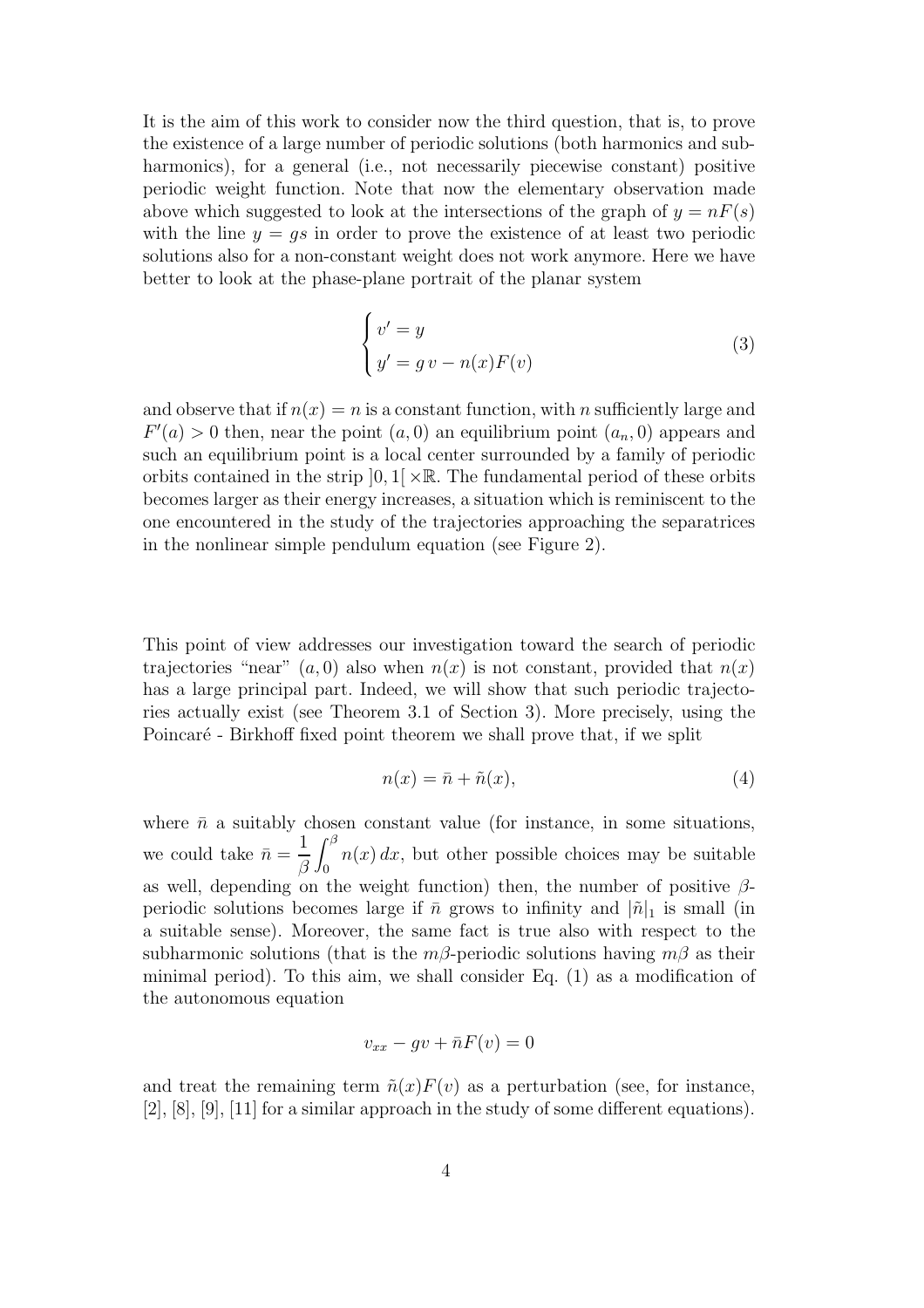

Fig. 2. Phase-portrait of system (3) for  $n(x) = n = 20$  (constant),  $g = 0.1$  and  $F(x) = x(1-x)(x-a)$ , with  $a = 0.6$ . Plotting the orbit-segments at different initial points  $(x_0, 0)$  with  $x_0 \in [0, 1]$ , but along a same time interval  $[-T, T]$ , one can see the presence of periodic trajectories around the stable equilibrium point  $(a_n, 0)$ which is near to  $(a, 0)$ . The period needed to complete one turn becomes larger as the trajectories approach the separatrix.

As a final remark, we observe that the only crucial assumption for our main multiplicity result of Section 3 is the existence of a point  $a \in ]0,1[$  where

$$
F(a) = 0, \quad F'(a) > 0,
$$

an hypothesis which is always satisfied for the typical N-functions considered in the literature. On the other hand, with our approach, we do not need any condition like (2) on  $\int_0^1 F(s) ds$ . As pointed out before, we recall that the positivity of the integral in (2) was required both in the phase-plane analysis approach of Chen and Bell [3] (based on the superposition of the phase portraits for  $n = n_0$  and  $n = n_1$ ) as well as in the variational approach of our recent work (based on Ambrosetti - Rabinowitz mountain pass theorem [1]).

Hopefully, the study of equation (1) or its variants may be relevant for the attempt of better understanding the transmission of the impulses along the nerve fibers also with respect to the fact that there are some serious pathologies which may arise as a consequence of a deficient distribution of myelin along the nerve axon (disorders of myelination). The weight function  $n(x)$  in the Nagumo equation represents the axial distribution of the myelin along the axoplasm. It is known that some "fat" areas alternate with some gaps (the so-called nodes of Ranvier). Such a profile for the distribution of  $n(x)$  has lead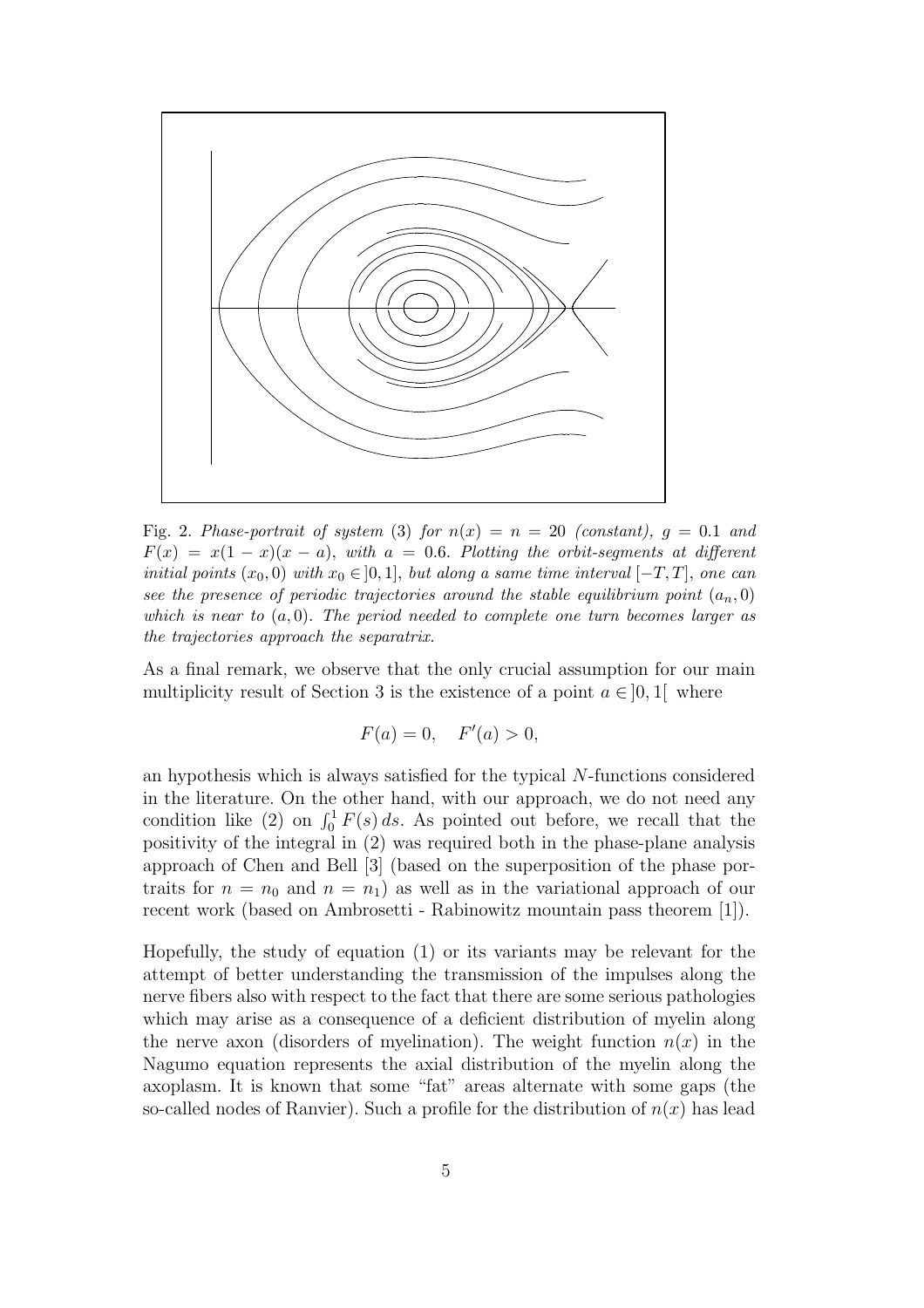some authors (like in  $[3]$ ,  $[10]$ ) to the study of a piecewise constant weight which alternates between a small and a large value. However, the real images of a myelinated axon show that the true shape of the profile sometimes may be quite far from this idealized picture and therefore results like those in [3] could not be applied. Our theorems show that those conclusions are still valid for general positive weights and  $\setminus$ -shaped functions.

### 2 Preliminary results and notation

We recall in this section an auxiliary result (taken from [16]), about the periodic solutions of (1), which is useful for what follows.

The nerve fiber equation  $(1)$ , has the form of a second-order equation

$$
v'' + h(x, v) = 0 \tag{5}
$$

where  $h : \mathbb{R} \times \mathbb{R} \to \mathbb{R}$  is a Carathéodory function which is  $\beta$ -periodic in its first variable, that is,  $h(\cdot, s)$  is measurable for all  $s \in \mathbb{R}$  and there is  $\beta > 0$  such that  $h(x+\beta, s) = h(x, s)$  for almost every  $x \in \mathbb{R}$  and all  $s \in \mathbb{R}$ ,  $h(x, \cdot)$  is continuous for almost every  $x \in [0, \beta]$  and, for every  $r > 0$  there is a measurable function  $\rho_r \in L^1([0,\beta],\mathbb{R}^+)$  such that  $|h(x,s)| \leq \rho_r(x)$  for almost every  $x \in [0,\beta]$  and every  $s \in [-r, r]$ . Solutions of (5) are considered in the Carathéodory sense too.

We look for the existence of  $m\beta$ -periodic solutions to Eq. (5), for some positive integer  $m$ , that is for solutions of problem

$$
(P_m) \t v'' + h(x, v) = 0, \t v(x + m\beta) = v(x), \forall x \in \mathbb{R},
$$

or, equivalently,  $v'' + h(x, v) = 0$ , with  $v(m\beta) - v(0) = v'(m\beta) - v'(0) = 0$ .

Clearly, in the model of our interest, we have

$$
h(t,s) := -gs + n(t)F(s)
$$
\n<sup>(6)</sup>

and the N-shape of  $-F(s)$  implies that for  $h(t, s)$  the following conditions are satisfied.

$$
(A_1) \t\t\t h(x,0) \equiv 0
$$

and, for a.e.  $x \in [0, \beta]$ ,

$$
(A_2) \t\t h(x,s) > 0, \forall s < 0, \t h(x,s) < 0, \forall s \ge 1.
$$

Under these assumptions, we obtain: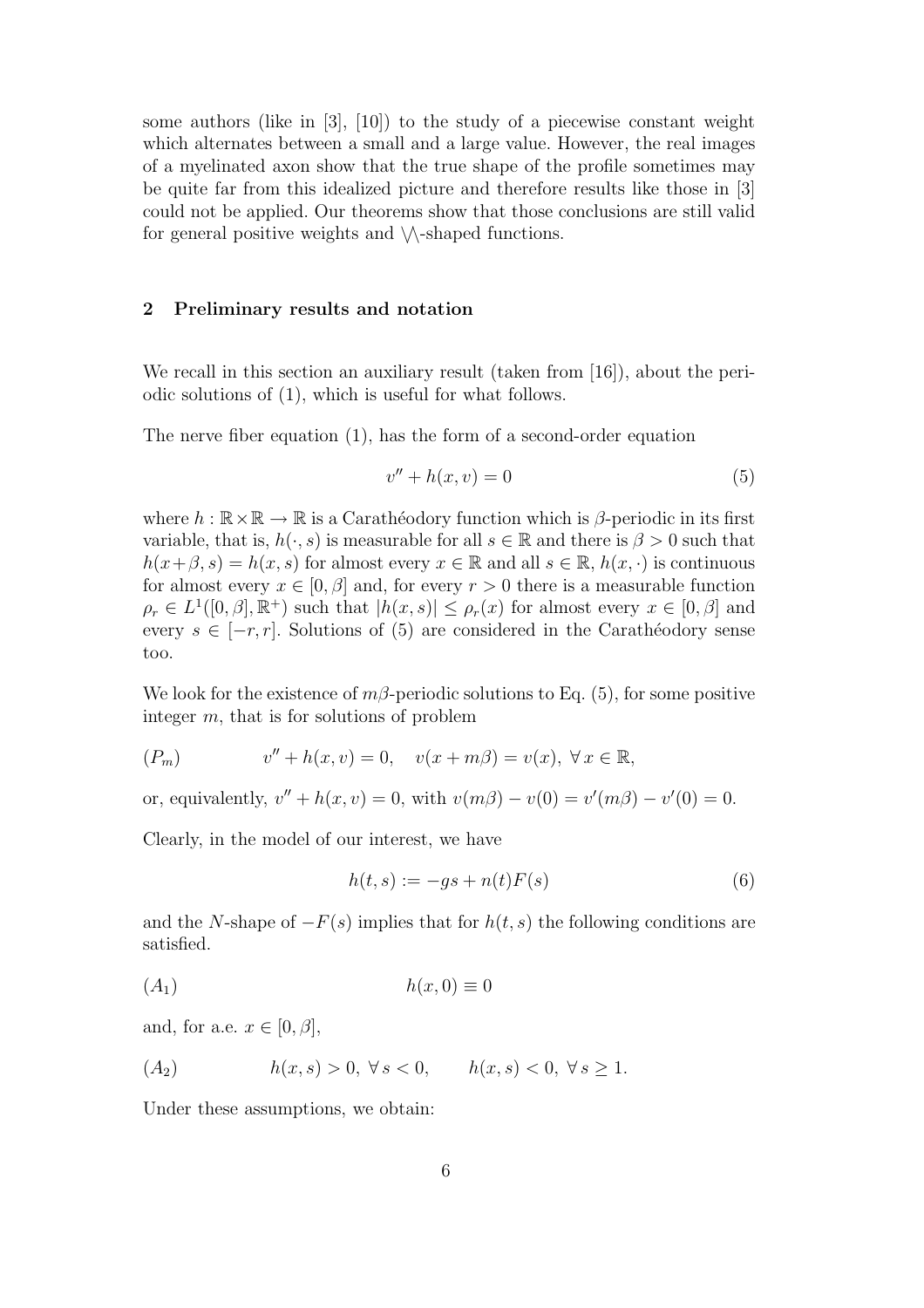**Lemma 2.1** [16] Suppose  $(A_1)$  and  $(A_2)$  hold. Then, any possible solution  $v(\cdot)$ of problem  $(P_m)$  satisfies  $0 \le v(x) \le 1, \forall x \in \mathbb{R}$ . Moreover, if h is (locally) lipschitzean at  $s = 0$ , then any nontrivial solution of  $(P_m)$  is strictly positive and, if h is (locally) lipschitzean at  $s = 1$ , then any solution of  $(P_m)$  is strictly less than one.

The proof is based on some direct estimates and classical arguments from the theory of upper and lower solutions (see, e.g., [4], [5]). We refer to [16] for more details and remarks.

Thanks to Lemma 2.1 we can confine ourselves to the solutions  $v(x)$  belonging to the interval [0, 1] and, moreover, we can modify as we like the function  $h(t, s)$  (respectively the function  $F(s)$  in (1)) on  $s \in \mathbb{R} \setminus [0, 1]$  and such a modification will have no effect on the existence of the periodic solutions as long as the sign conditions outside the interval [0, 1] are preserved.

In the sequel, standard notation is used. We only warn that for a  $\beta$ -periodic locally integrable function  $u(\cdot)$ , we denote by  $|u|_1$  its  $L^1$ -norm on a interval of length  $\beta$ . Sometimes (when no confusion may occur) the same symbol will be used to denote the  $L^1$ -norm on  $[0, m\beta]$ , when we are interested in the search of  $m\beta$ -periodic functions.

### 3 Multiplicity results

Now we focus our attention on equation (1) and assume that  $q > 0$  is a fixed constant and  $F : \mathbb{R} \to \mathbb{R}$  is a continuously differentiable function such that  $F(0) = F(a) = F(1) = 0$  with  $a : 0 < a < 1$  and such that  $F(s) > 0$  for  $s \in (-\infty, 0] \cup [a, 1], F(s) < 0$  for  $s \in [0, a] \cup [1, +\infty)$ . We also suppose that  $n(\cdot): \mathbb{R} \to \mathbb{R}^+$  is a  $\beta$ -periodic locally integrable function.

We are going to show an application of the Poincaré - Birkhoff fixed point theorem to the search of the periodic solutions of (1). To this aim and for technical reasons it will be convenient to modify suitably the function  $F$  outside the interval [0, 1]. Precisely, let us set

$$
\delta(s) := \max\{0, \min\{s, 1\}\}\
$$

and define

$$
F_0(s) := F(\delta(s)) + k_0 \ell(s),
$$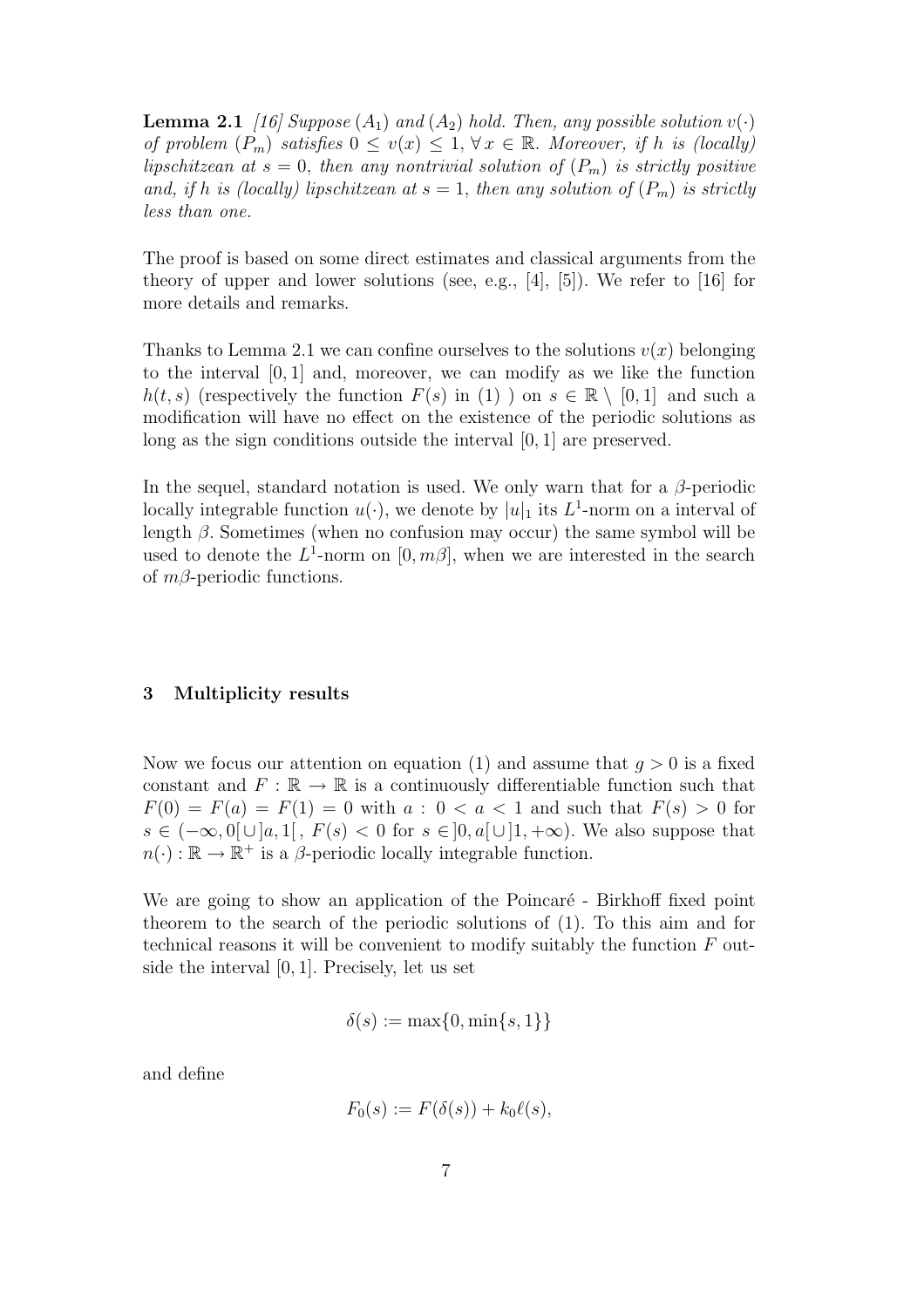where  $\ell(s)$  is given by

$$
\ell(s) = \begin{cases} \exp(1/s), & s < 0 \\ 0, & 0 \le s \le 1 \\ -\exp(1/(1-s)), & s > 1, \end{cases}
$$
(7)

and

$$
0 < k_0 \le c_0 := \max_{s \in [0,1]} |F(s)|.
$$

With these positions, we have that  $F_0 : \mathbb{R} \to \mathbb{R}$  is a bounded (globally) Lipschitz continuous function which is smooth in  $[0, 1]$ ,  $F_0(s) = F(s)$  for all  $s \in [0, 1], F_0(s) > 0$  for  $s < 0$  and  $F_0(s) < 0$  for  $s > 1$ . Moreover,

$$
\sup_{s \in \mathbb{R}} |F_0(s)| = \max_{s \in \mathbb{R}} |F_0(s)| = \max_{s \in [0,1]} |F(s)| = c_0.
$$

A straightforward application of Lemma 2.1 ensures that for each positive integer m, all the possible nontrivial  $m\beta$ -periodic solutions of equation

$$
v'' - gv + n(x)F_0(v) = 0
$$
\n(8)

have range into the open interval  $[0, 1]$  and so they are, indeed, solutions of equation (1).

The fact that after our modification the nonlinearity is now bounded, suggests the possibility of splitting  $n(x)$  as in (4) and writing equation (8) as

$$
v'' - gv + \bar{n}F_0(v) = p(x, v)
$$
\n(9)

which looks like a perturbation of the autonomous equation

$$
v'' - gv + \bar{n}F_0(v) = 0 \tag{10}
$$

by an external source

$$
p(x, v) := -\tilde{n}(x) F_0(v).
$$

Now we are in position to prove our main multiplicity result.

Theorem 3.1 Assume that

$$
F'(a) > 0.
$$

Then, for every integer  $N \geq 1$ , there exists a (large) value  $\mu = \mu_N > 0$  such that for each  $\mu_2 \geq \mu_1 > \mu$  there is a (small) value  $\varepsilon = \varepsilon_{N,\mu_1,\mu_2} > 0$  such that for each  $n(\cdot)$  with

$$
\bar{n} \in [\mu_1, \mu_2] \quad and \quad |\tilde{n}|_1 < \varepsilon
$$

there are at least 2N solutions of equation (1) which are  $\beta$ -periodic and take values in  $[0,1]$ .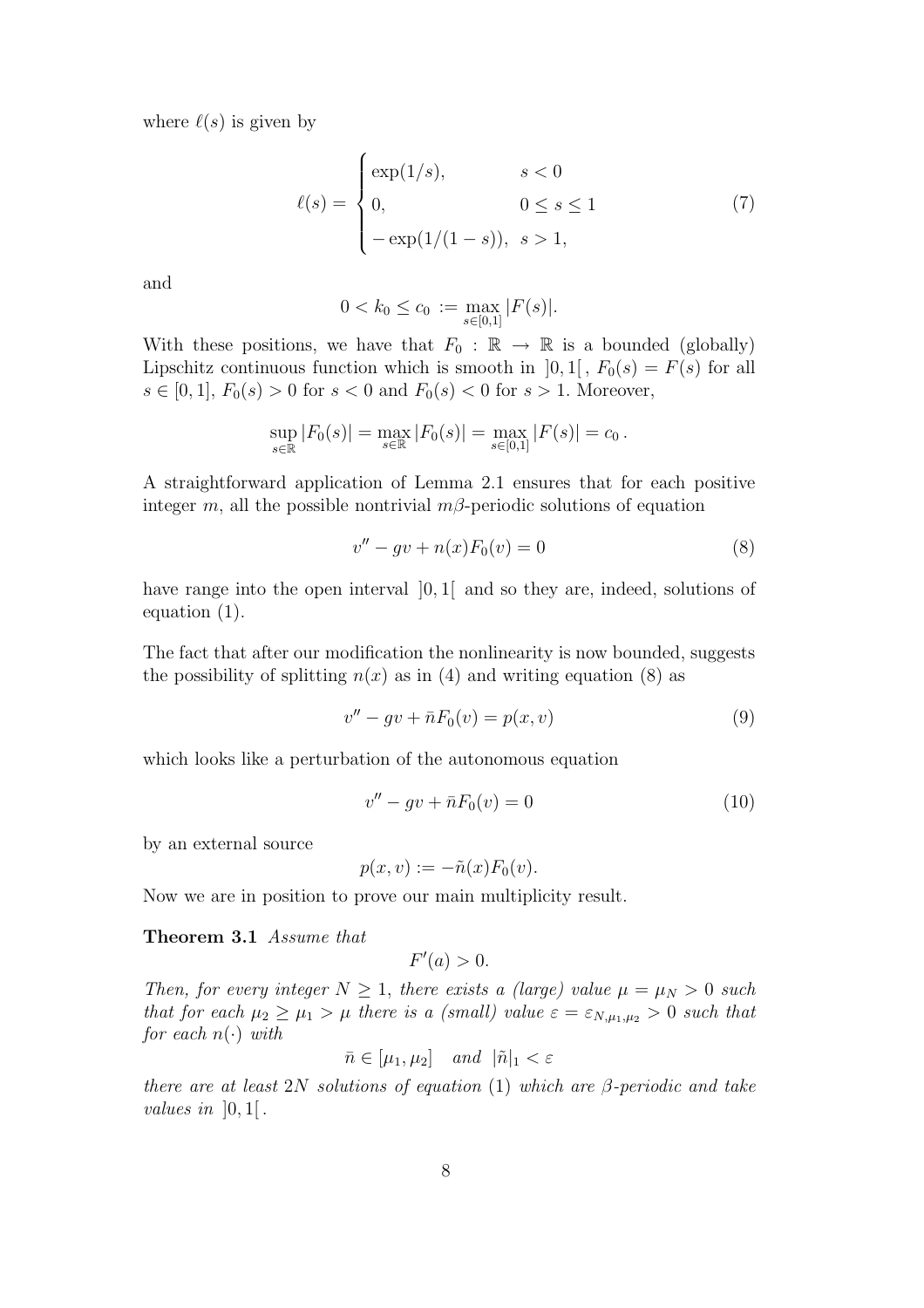The proof of Theorem 3.1 is based on the Poincaré - Birkhoff fixed point theorem and will be split into some steps.

First of all, we write equation (8) as a first order planar system of the form

$$
\begin{cases} \n\dot{x} = y \\
\dot{y} = -h(t, x)\n\end{cases} \tag{11}
$$

with

$$
h(t,s) = -gs + n(t)F_0(s), \quad \dot{x} = \frac{dx}{dt}.
$$

Note that we have changed the name to the variables, by denoting the  $x$  and the v variables in  $(8)$  as t and x, respectively. According to our hypotheses,  $h : \mathbb{R} \times \mathbb{R} \to \mathbb{R}$  is a Caratheodory function which is  $\beta$ -periodic in t and satisfies a global Lipschitz condition

$$
|h(t, s_1) - h(t, s_2)| \leq A(t)|s_1 - s_2|
$$
, for all  $s_1, s_2 \in \mathbb{R}$  and for a.e.  $t \in \mathbb{R}$ ,

where  $A(\cdot)$  is a suitable  $\beta$ -periodic measurable function with  $A(\cdot) \in L^1([0,\beta])$ . In our case, we actually have  $A(t) = g+n(t)L_0$  where  $L_0$  is a Lipschitz constant for  $F_0$  (which is globally lipschitzean on  $\mathbb{R}$ ). As a consequence, we have that for each  $z_0 = (x_0, y_0) \in \mathbb{R}^2$  and  $t_0 \in \mathbb{R}$ , system (11) has a unique solution  $\zeta(t) =$  $\zeta(t, t_0, z_0) = (x(t, t_0, z_0), y(t, t_0, z_0))$  satisfying the initial condition  $\zeta(t_0) = z_0$ , with  $\zeta(t)$  defined for all  $t \in \mathbb{R}$ . Hence, the Poincaré's map

$$
\phi: z_0 \mapsto \zeta(\beta, 0, z_0)
$$

is well defined as a homeomorphism of  $\mathbb{R}^2$  onto itself.

Next, we introduce a rotation number associated to  $\phi$  with respect to a given point  $q_0 \in \mathbb{R}^2$ .

Let  $m \in \mathbb{N}$  be a positive integer and let  $q_0 = (q_1^0, q_2^0)$  and  $z_0 = (x_0, y_0)$  be such that

$$
\zeta(t,0,z_0) \neq q_0 \quad \forall \, t \in [0,m\beta].
$$

We define the rotation number (see, for instance, [7], [15]) as

$$
rot_m(z_0, q_0) = \frac{1}{2\pi} \int_0^{m\beta} \frac{y(t)^2 + x(t)h(t, x(t))}{(x(t) - q_1^0)^2 + (y(t) - q_2^0)^2} dt
$$

which represents the normalized angular displacement around the point  $q_0$  of the solution  $\zeta(t, 0, z_0)$  for t varying along the time interval  $[0, m\beta]$ . In fact, if we use the Prüfer transformation and write the solution  $\zeta(t)$  in polar coordinates  $(\theta, \rho)$  with respect to the point  $q_0$ , we have that  $\rho(t)^2 = ||\zeta(t, 0, z_0) - q_0||^2 =$  $(x(t, 0, z_0) - q_1^0)^2 + (y(t, 0, z_0) - q_2^0)^2 > 0$  for all  $t \in [0, m\beta]$  and therefore the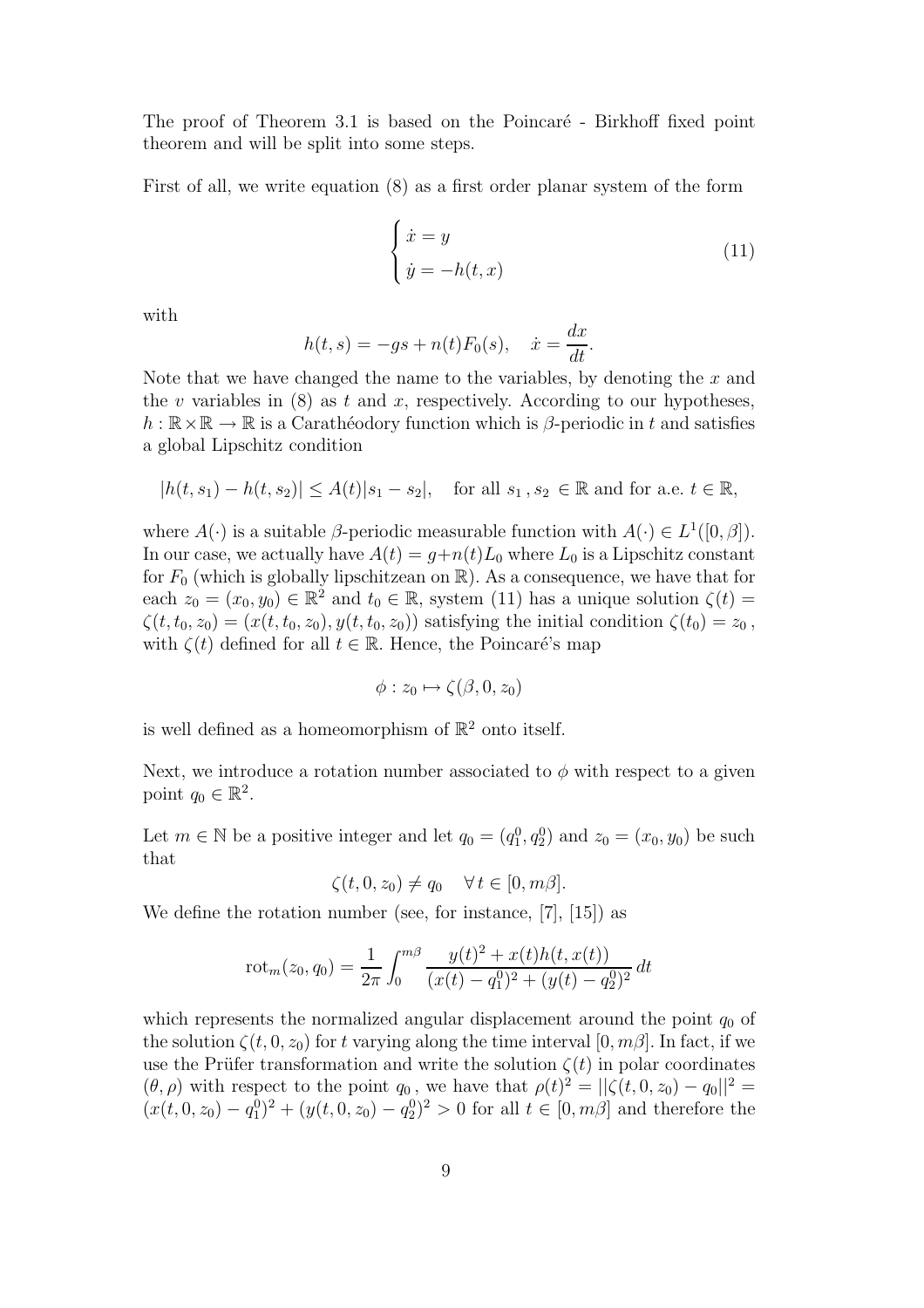number  $\theta(t) - \theta(0)$  is well defined. It turns out that

$$
rot_m(z_0, q_0) = \frac{\theta(0) - \theta(m\beta)}{2\pi}
$$

and this number counts as positive the clockwise rotations around the point  $q_0$ .

Our main tool to prove the existence of periodic solutions is the following result which is adapted to our situation from W. Ding's generalized version of the Poincaré - Birkhoff theorem  $[8]$ .

**Theorem 3.2** Let  $q_0 = (q_1^0, q_2^0) \in \mathbb{R}^2$  and let  $D_0$  be an open neighborhood of  $q_0$  such that

$$
\zeta(t, t_0, z_0) \neq q_0, \quad \forall z_0 \in \partial D_0, \quad \forall t_0 \in [0, m\beta], \ \forall t \in [t_0, m\beta]. \tag{12}
$$

Suppose that  $\Gamma \subset \mathbb{R}^2 \setminus D_0$  is a simple closed curve which is star-shaped with respect to  $q_0$  and there exist a positive integer j such that

$$
\operatorname{rot}_{m}(z_{1}, q_{0}) > j, \quad \forall z_{1} \in \Gamma. \tag{13}
$$

Furthermore, let us assume there is a (sufficiently large) radius  $R > 0$ , with  $\Gamma \subseteq B(q_0, R)$  such that

$$
rot_m(z_2, q_0) < 1, \quad \forall ||z_2|| = R. \tag{14}
$$

Define A to be the open annulus bounded by  $\Gamma$  and  $\partial B(q_0, R)$ . Then, there are at least 2j solutions  $\zeta_k$  and  $\zeta_k$  (for  $k = 1, \ldots, j$ ) of (11) which are m $\beta$ -periodic and such that  $\tilde{\zeta}_k(0), \tilde{\zeta}_k(0) \in \mathcal{A}$  and

$$
rot_m(z_0, q_0) = k, \quad for \ z_0 = \tilde{\zeta}_k(0) \text{ or } z_0 = \hat{\zeta}_k(0).
$$

In the particular case when  $q_0 = (q_1^0, 0)$  we have also that, setting  $\tilde{\zeta}_k(t) =$  $(\tilde{u}_k(t), \tilde{y}_k(t))$  and  $\hat{\zeta}_k(t) = (\hat{u}_k(t), \hat{y}_k(t))$ , it follows that  $\tilde{u}_k$  and  $\hat{u}_k$  are  $m\beta$ periodic solutions of equation

$$
u'' + h(t, u) = 0
$$

with  $\tilde{u}_k(t) - q_1^0$  and  $\hat{u}_k(t) - q_1^0$  having precisely  $2k$  simple zeros in the interval  $[0, m\beta]$ .

*Proof.* Let  $\phi : \mathbb{R}^2 \to \mathbb{R}^2$  be the Poincaré's map associated to system (11). By the Liouville theorem it follows that  $\phi$  is area-preserving and therefore  $\phi^m$  is an area-preserving planar homeomorphism as well. Let  $E_0$  be the open bounded set confined by the curve Γ. By the assumption,  $q_0 \in D_0 \subset E_0$ and  $\partial E_0 = \Gamma$ . Note also that the rotation number  $\text{rot}_m(z_0, q_0)$  is well defined for each  $z_0 \in \mathbb{R}^2 \setminus E_0$  due to the fact  $\zeta(t, 0, z_0) \neq q_0$  for all  $t \in [0, m\beta]$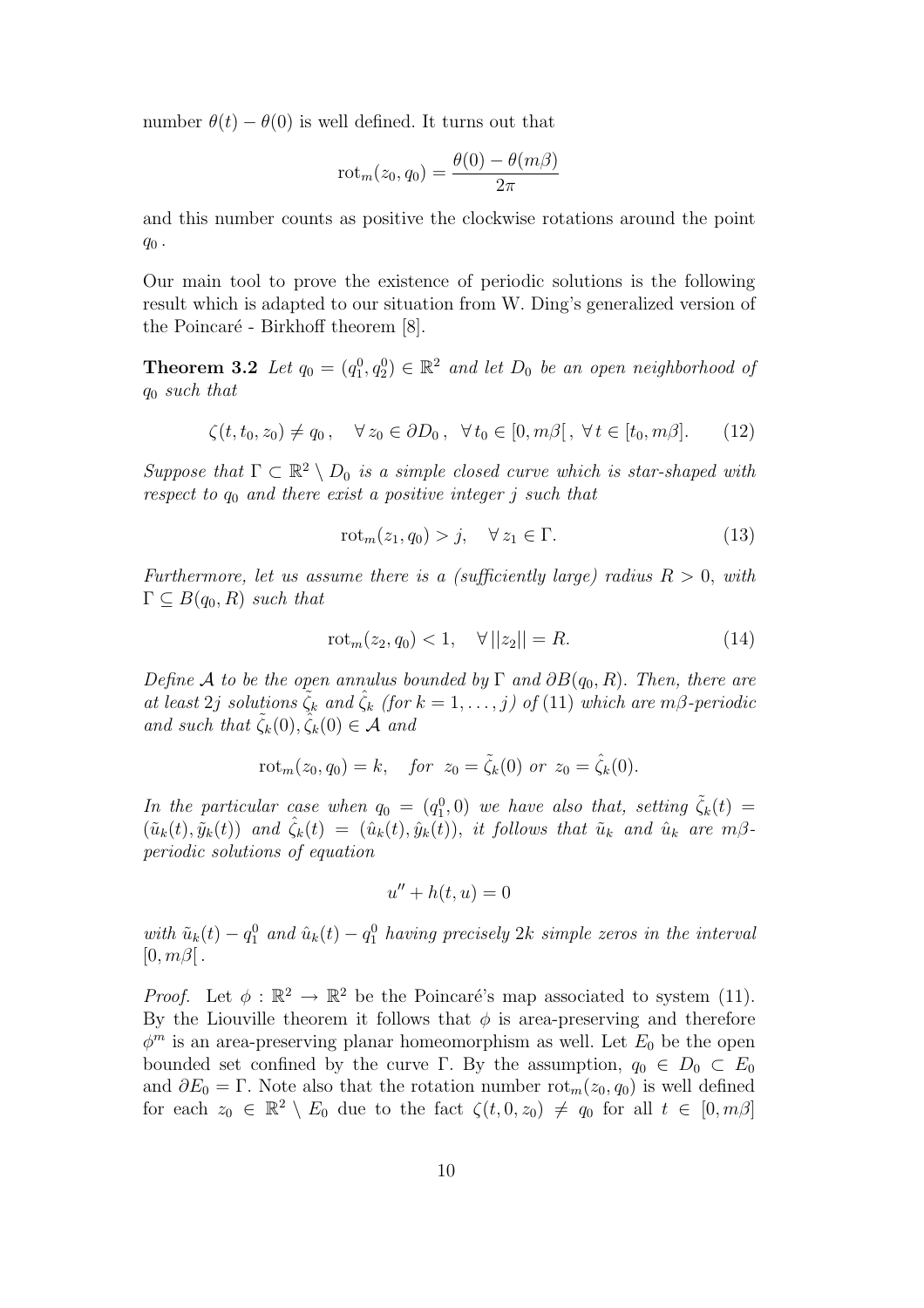and each  $z_0 \notin E_0$ . Indeed, if, by contradiction, there is  $z_0 \notin E_0$  such that  $\zeta(t^*) = \zeta(t^*, 0, z_0) = q_0$  for some  $t^* \in ]0, m\beta]$ , then  $\zeta(t_1, 0, z_0) = z_1 \in \partial D_0$ for some  $t_1 \in [0, t^*]$ . This means that  $\zeta(t^*) = \zeta(t^*, t_1, z_1) = q_0$  and we have a contradiction to hypothesis (12). Now, if we restrict  $\psi := \phi^m$  to the closed disk  $B[q_0, R]$  we have that

$$
\psi^{-1}(q_0) \in E_0
$$

and  $\psi$  satisfies the twist condition with respect to the inner and the outer boundaries of the closed annulus  $\overline{A}$  for each integer  $k \in [1, j]$ . Namely, we have  $\text{rot}_{m}(\cdot, q_0) > k$ , on  $\Gamma$  and  $\text{rot}_{m}(\cdot, q_0) < k$ , on  $\partial B(q_0, R)$ . The W. Ding's generalized version of the twist theorem guarantees the existence of at least two fixed points in A for  $\psi$ . These fixed points are initial values (at the time  $t = 0$ ) of two m $\beta$ -periodic solutions  $\zeta_k(\cdot)$  and  $\zeta_k(\cdot)$  of system (11), respectively. Moreover, the rotation number associated to  $\zeta_k$  and  $\zeta_k$  is equal to k.

In the special case when  $q_0 = (q_1^0, 0)$ , and by virtue of the particular form of system (11), we know that the result about the rotation numbers implies that the first coordinates  $\tilde{u}_k$  and  $\tilde{u}_k$  of  $\tilde{\zeta}_k$  and  $\hat{\zeta}_k$  crosses the line  $u = q_1^0$  exactly  $2k$ times in the interval  $[0, m\beta]$ .

**Remark 3.1** Clearly, if  $u(\cdot)$  is a  $m\beta$ -periodic solution of the equation  $u'' +$  $h(t, u) = 0$  with  $h(t + \beta, u) = h(t, u)$  then

$$
u(\cdot + \beta), \ldots, u(\cdot + j\beta), \ldots, u(\cdot + (m-1)\beta)
$$

are  $m\beta$ -periodic solutions as well. We consider these solutions as equivalent each other and we say that they belong to the same periodicity class. A further consequence of the Poincaré - Birkhoff theorem (as pointed out in  $[14]$ ) ensures that the solutions  $\tilde{u}_k$  and  $\hat{u}_k$  (for which the existence is claimed in Theorem 3.2 do not belong to the same periodicity class. Obviously, also the solutions  $\tilde{u}_k$ ,  $\hat{u}_k$ ,  $\tilde{u}_\ell$ ,  $\hat{u}_\ell$  for  $\ell \neq k$  belong to different periodicity classes (in fact their rotation numbers are different). We refer also to [13], [18] for a throughout discussion concerning this aspect.

Moreover, we observe that the information about the associated rotation numbers permits obtain some conclusions about the minimality of the period. For instance, if  $m \geq 2$  and  $k \geq 1$  are co-prime numbers (that is  $m/k$  is not further reducible), then it is possible to prove that the  $m\beta$ -periodic solutions  $\tilde{u}_k$  and  $\hat{u}_k$  are not *i* $\beta$ -periodic for each  $i = 1, \ldots, m - 1$ . In particular, for  $k = 1$ , we have that the solutions we find have  $m\beta$  as their minimal period (see [7] where this discussion is carried on with more details).

In the proof of Theorem 3.1 using Theorem 3.2 we take

$$
q_0 = (a_{\bar{n}}, 0)
$$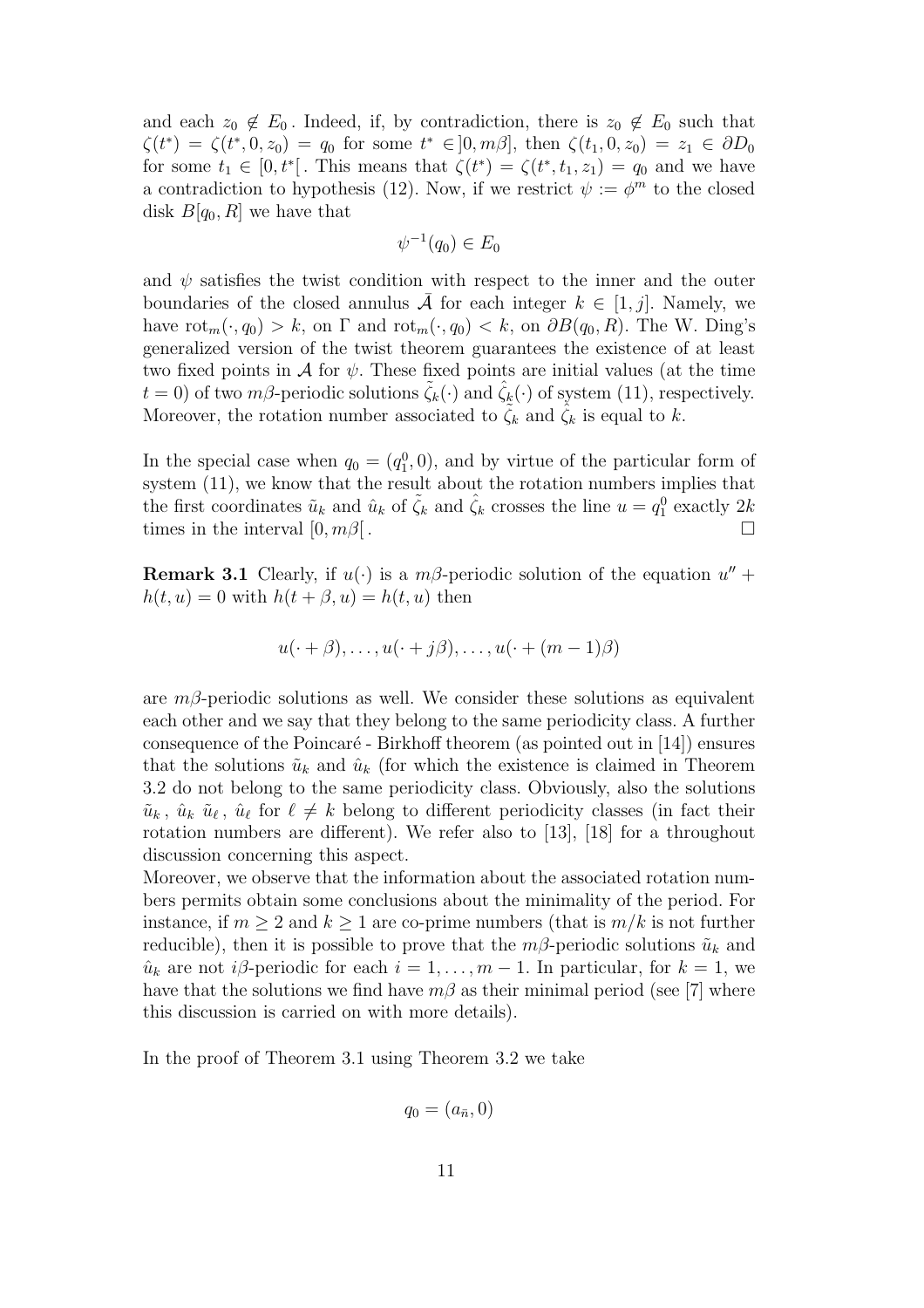with  $0 < a_{\bar{n}} < 1$  such that

$$
\frac{F_0(a_{\bar{n}})}{a_{\bar{n}}} = \frac{g}{\bar{n}}
$$

Note that

$$
a_{\bar{n}} > a
$$
,  $\forall \bar{n} > 0$  and  $\lim_{\bar{n} \to +\infty} a_{\bar{n}} = a$ .

Our next result shows that large solutions rotate slowly.

**Lemma 3.1** There is  $R_0 = R_0(m, |n|_1) > 0$  such that for each initial point  $z_2$ with  $||z_2|| \ge R_0$ 

$$
rot_m(z_2, q_0) < 1, \quad \forall ||q_0|| \le 1.
$$

Proof. First of all, we recall a well known consequence of the global existence of the solutions (cf. [12]), that is, there is a continuous nondecreasing function  $\eta: \mathbb{R}^+ \to \mathbb{R}_0^+$ , with  $\eta(r) > r$  for all  $r \geq 0$ , such that

$$
||\zeta(t, t_0, z_0)|| > R, \quad \forall \, t, t_0 \in [0, m\beta], \ \forall \, ||z_0|| \geq \eta(R).
$$

The function  $\eta$  depends upon the constants which bound the growth of  $h(t, x)$ and hence, we have  $\eta = \eta_{m,|n|_1}$  (see also [17, Lemma 2]).

Let  $R > 0$  be such that  $||\zeta(t)|| \geq R$  for all  $t \in [0, m\beta]$ . We claim that if  $R > 1$ then

$$
\mathrm{rot}_m(\zeta(0),0) < 1/2.
$$

Indeed, let us assume the contrary and suppose that  $\text{rot}_{m}(\zeta(0), 0) \geq 1/2$ . This implies that the projection  $\zeta(t)/||\zeta(t)||$  of  $\zeta(t)$  to  $S^1$  covers at least one of the intersections of  $S^1$  with the standard quadrants in the xy-plane. Just to fix the ideas, let us assume that the trajectory crosses the first quadrant. Hence, there are  $0 \le t_1 < t_2 \le m\beta$  such that

$$
\begin{aligned}\n\zeta(t_1) &= (x(t_1), y(t_1)) = (1, y_1), \quad \text{with } y_1 \ge (R^2 - 1)^{\frac{1}{2}} \\
\zeta(t_2) &= (x(t_2), y(t_2)) = (x_2, 0), \quad \text{with } x_2 \ge R \\
||\zeta(t)|| \ge R, \quad x(t) > 1, \quad y(t) > 0, \quad \forall \, t \in ]t_1, t_2[\,. \n\end{aligned}
$$

Then, passing to the polar coordinates (via the Prüfer transformation), we find, for  $t \in [t_1, t_2]$  and using the fact that  $h(t, s) s \leq 0$ , for all  $s \geq 1$ ,

$$
-\theta'(t) = \frac{y(t)^2 + x(t)h(t, x(t))}{x(t)^2 + y(t)^2} \le \frac{y(t)^2}{x(t)^2 + y(t)^2} = \sin^2(\theta(t)).
$$

For  $t \in [t_1, t_2]$ , we have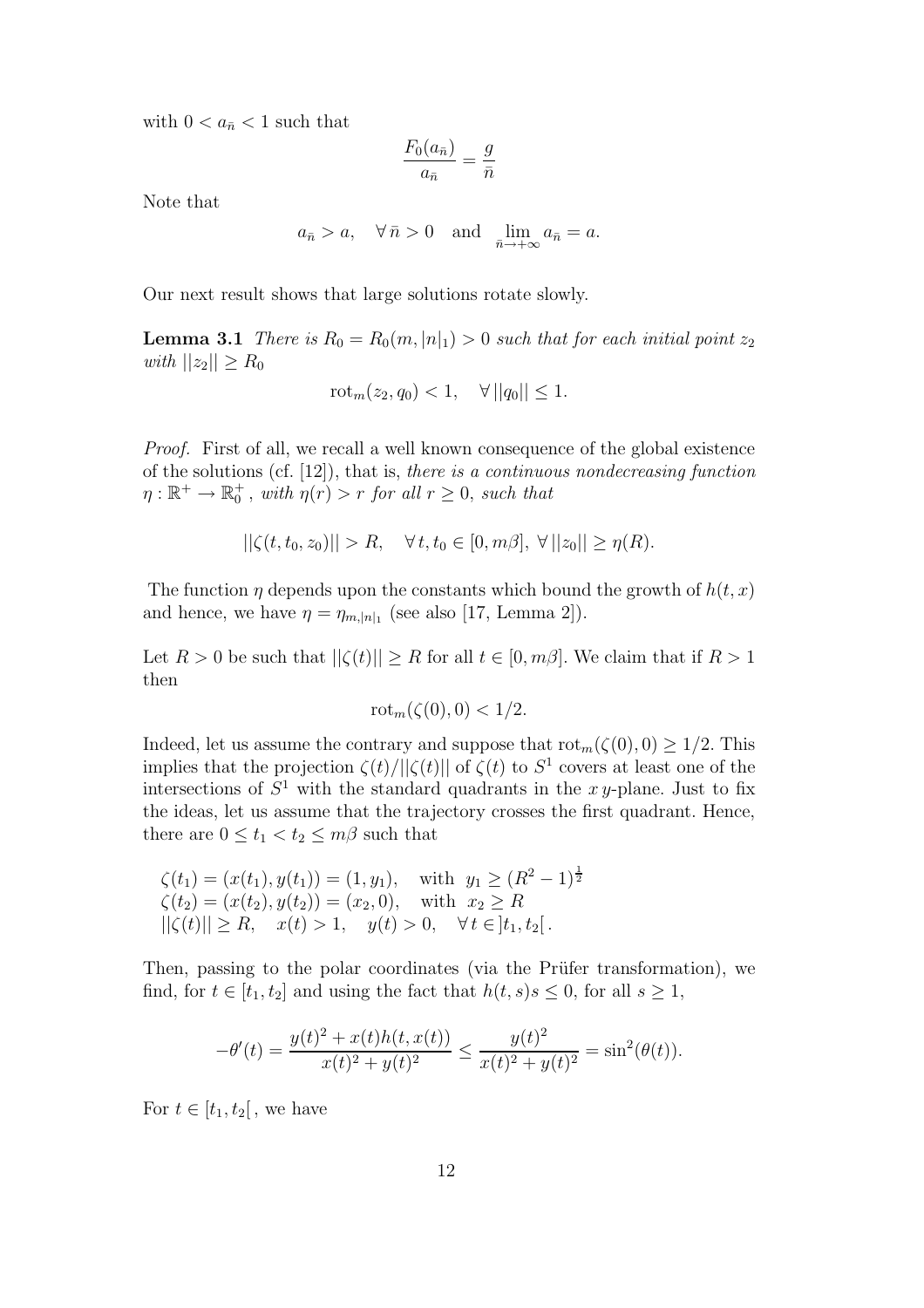$$
\cot(\theta(t)) - \cot(\theta(t_1)) = \int_{\theta(t)}^{\theta(t_1)} \frac{du}{\sin^2 u} = -\int_{t_1}^t \frac{\theta'(s)}{\sin^2(\theta(s))} ds
$$
  

$$
\leq \int_{t_1}^t 1 ds = t - t_1 \leq m\beta.
$$

Therefore, we get

$$
\cot(\theta(t)) - \frac{1}{(R^2 - 1)^{\frac{1}{2}}} \le \cot(\theta(t)) - y_1^{-1} \le m\beta, \quad \forall \, t \in [t_1, t_2].
$$

This yields to a contradiction as  $t \to t_2^-$  and therefore our claim is proved.

Adapting a result in [7, Lemma 2.2] to our situation, we have that for every  $\varepsilon > 0$  there is  $R^{\varepsilon} > 1$  such that

$$
|\mathrm{rot}_m(\zeta(0),0)-\mathrm{rot}_m(\zeta(0),q_0)|<\varepsilon,
$$

holds for every point  $q_0 = (a_{\bar{n}}, 0)$  with  $||q_0|| \leq 1$  and all solutions  $\zeta(\cdot)$  with  $||\zeta(t)|| \ge R^{\varepsilon}, \forall t \in [0, m\beta].$ 

Thus there exists a sufficiently large radius  $R^* > 1$  such that

$$
\mathrm{rot}_{m}(\zeta(0), q_{0}) < \frac{3}{4}, \quad \forall ||q_{0}|| \leq 1, \forall \zeta \text{ with } ||\zeta(t)|| \geq R^{*}, \forall t \in [0, m\beta]
$$

and, by the result recalled at the beginning of the proof, we achieve the conclusion by taking

$$
R_0 \ge \eta(R^*).
$$

Thus the proof is complete.

As a next step, we evaluate the rotation numbers of small solutions around  $q_0 = (a_{\bar{n}}, 0)$ . To this end, we consider autonomous equation (10) that we write as a first order system

$$
\begin{cases}\n\dot{x} = y \\
\dot{y} = gx - \bar{n}F_0(x).\n\end{cases} (15)
$$

System (15) is a conservative system with energy

$$
E_{\bar{n}}(x, y) = \frac{1}{2}y^2 - \frac{1}{2}gx^2 + \bar{n}\mathcal{F}_0(x)
$$
, with  $\mathcal{F}_0(x) = \int_0^x F_0(s) ds$ .

For simplicity in the notation, in the sequel we set  $E_{\bar{n}} = E$ . Let us fix  $d_0 > 0$ and  $b \in ]a,1[$  such that

$$
F_0'(x) \ge d_0, \quad \forall \, x \in [a, b]
$$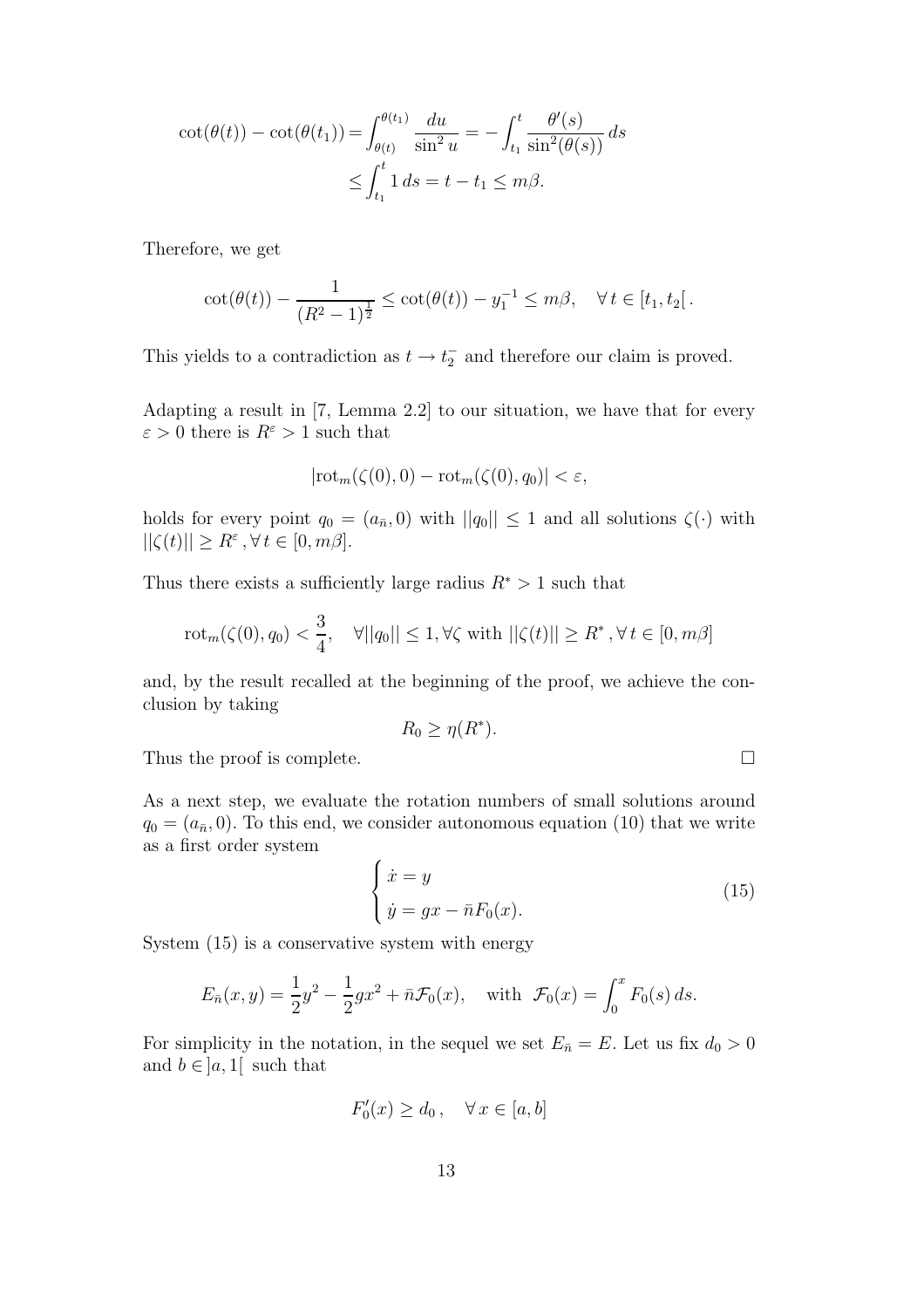and take

$$
\mu_0\geq \frac{g}{d_0}
$$

such that

$$
a
$$

For  $\bar{n} > \mu_0$  we have that  $E'(\cdot, 0)$  is strictly increasing on [a, b] and vanishes in  $a_{\bar{n}}$ . Hence, on the interval [a, b] we have that  $E(\cdot, 0)$  is a strictly convex function having absolute minimum at the point  $a_{\overline{n}}$ . If we take now a constant  $c_{\bar{n}}$  with

$$
E(a_{\bar{n}},0) < c_{\bar{n}} \le \min\{E(a,0),E(b,0)\},\
$$

we have that the level line

$$
\Gamma_{\bar{n}} = \{(x, y) : a \le x \le b, \ E(x, y) = c_{\bar{n}}\}
$$

is a star-shaped curve around the equilibrium point  $q_0$ . Moreover, for any point  $q \in \Gamma_{\bar{n}}$  we have that the solution of system (15) with  $(x(0), y(0)) = q$  is periodic and the corresponding orbit coincides with  $\Gamma_{\bar{n}}$ .

In order to avoid misunderstanding with the previously defined rotation number, we denote by  $\mathscr{R}ot_m$  the rotation number associated to (10) along the time interval [0, m $\beta$ ]. If we denote by  $\tau_{\bar{n}}$  the fundamental (i.e., minimal) period of  $\Gamma_{\bar{n}}$ , then we can conclude that

$$
\mathscr{R}\!\mathit{ot}_m(q,q_0) \geq \left\lfloor \frac{m\beta}{\tau_{\bar{n}}} \right\rfloor, \quad \forall q \in \Gamma_{\bar{n}}.
$$

We claim that  $\lim_{\bar{n}\to+\infty}\tau_{\bar{n}}=0.$ 

Indeed, by the well known time-mapping formula we have

$$
\tau_{\bar{n}} = \tau_{\bar{n}}^- + \tau_{\bar{n}}^+ = \sqrt{2} \int_{b_{\bar{n}}}^{a_{\bar{n}}} \frac{du}{(c_{\bar{n}} - E(u, 0))^{\frac{1}{2}}} + \sqrt{2} \int_{a_{\bar{n}}}^{b_{\bar{n}}} \frac{du}{(c_{\bar{n}} - E(u, 0))^{\frac{1}{2}}}
$$

where

$$
b_{\bar{n}}^- < a_{\bar{n}} < b_{\bar{n}}^+, \quad E(b_{\bar{n}}^-, 0) = E(b_{\bar{n}}^+, 0) = c_{\bar{n}}.
$$

For  $u \in [a_{\bar{n}}, b_{\bar{n}}^{+}]$ , we have

$$
c_{\bar{n}} - E(u, 0) = E(b_{\bar{n}}^{+}, 0) - E(u, 0) = \int_{u}^{b_{\bar{n}}} E'(x, 0) dx
$$
  
= 
$$
\int_{u}^{b_{\bar{n}}} (E'(x, 0) - E'(a_{\bar{n}}, 0)) dx = \int_{u}^{b_{\bar{n}}} \left( \int_{a_{\bar{n}}}^{x} E''(\xi, 0) d\xi \right) dx
$$
  

$$
\geq \frac{\bar{n}d_0 - g}{2} \left( (b_{\bar{n}}^{+} - a_{\bar{n}})^2 - (u - a_{\bar{n}})^2 \right).
$$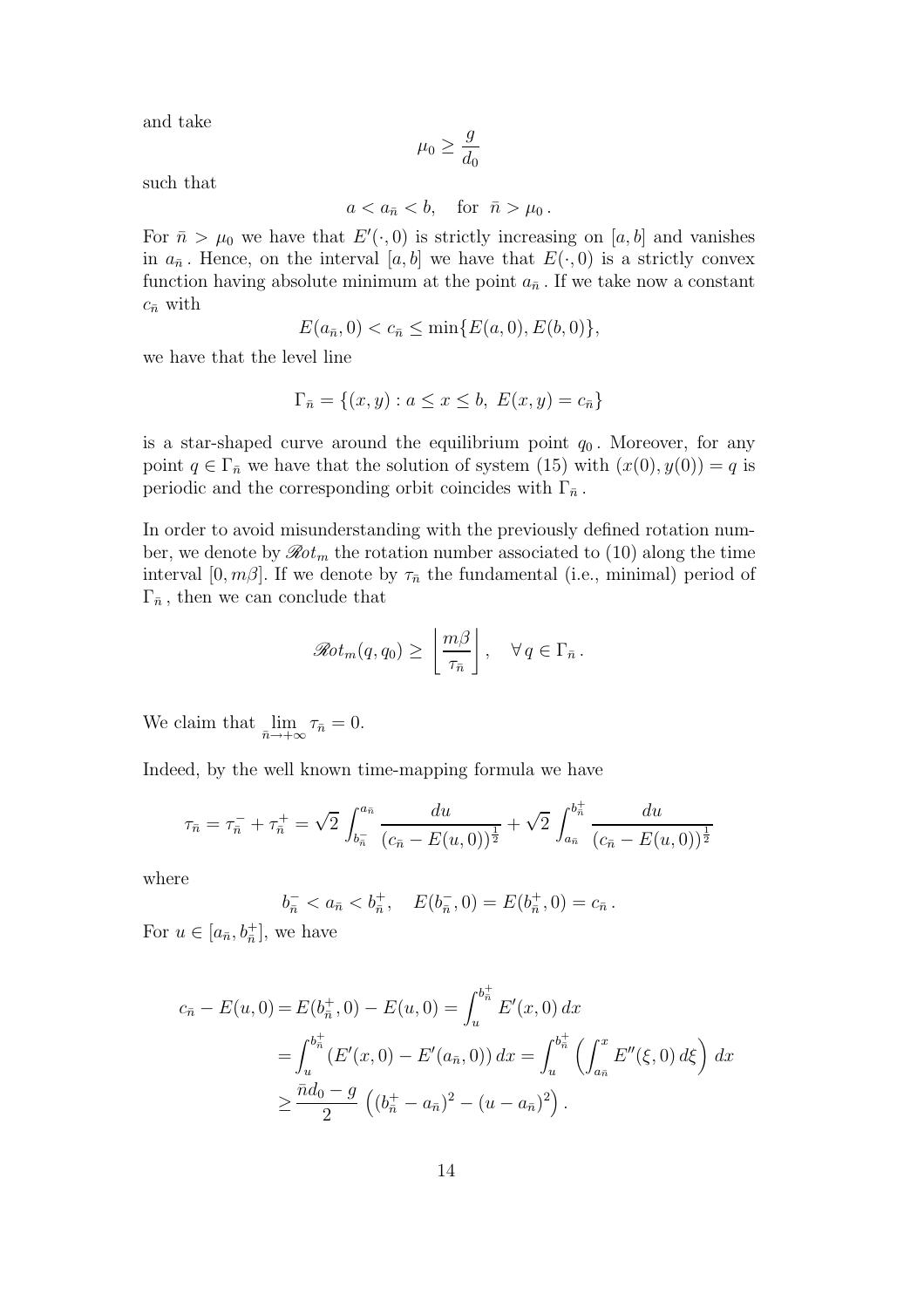Therefore, via an elementary integration, we obtain

$$
\tau_{\bar{n}}^+ \leq \frac{\pi}{\sqrt{\bar{n}d_0 - g}}.
$$

A similar computation for  $\tau_{\bar{n}}^-$  yields to

$$
\tau_{\bar{n}} \le \frac{2\pi}{\sqrt{\bar{n}d_0 - g}}
$$

and this proves the claim. Hence we have that

$$
\mathscr{R}\!\mathit{ot}_m(q,q_0) \geq \left\lfloor \frac{m\beta\sqrt{\bar{n}d_0 - g}}{2\pi} \right\rfloor, \quad \forall q \in \Gamma_{\bar{n}},
$$

which shows that  $\mathscr{R}ot_m(q, q_0) \to +\infty$  with the order of  $\sqrt{\bar{n}}$ .

Now we are in position to complete the proof of Theorem 3.1.

Fix  $m \ge 1$  and  $N \ge 1$ . Let  $\mu = \mu_N \ge \mu_0$  be such that

$$
\mathscr R\!\mathit{ot}_m(q,q_0)=\sigma_{\bar n}\geq \sigma>N,\quad \forall\, q\in\Gamma_{\bar n}\,,
$$

holds for each  $\bar{n} > \mu$ . Fix also an interval  $[\mu_1, \mu_2] \subset [\mu, +\infty)$  and consider equation (9) with  $\bar{n} \in [\mu_1, \mu_2]$ . By the continuous dependence of the solutions from the coefficients and from initial data (otherwise, some direct estimates may also be performed) we have that there exists  $\varepsilon_1 > 0$  (depending on  $\mu_1$  and  $\mu_2$  and, in turns, also on N) such that for each forcing term p with  $|p|_1 < \varepsilon_1$ , condition (12) is satisfied as well as  $\text{rot}_m(z_0, q_0) > N$  holds for each  $q_0 = (a_{\bar{n}}, 0)$ and  $z_0 \in \Gamma_{\bar{n}}$  provided that  $\bar{n} \in [\mu_1, \mu_2]$ . Recalling the definition of  $c_0$  as a bound for  $|F_0|$ , we have that for

$$
|\tilde{n}|_1 < \varepsilon = \frac{\varepsilon_1}{c_0},
$$

it follows that (12) holds and

$$
\mathrm{rot}_m(z_1, q_0) > N, \quad \forall \, z_1 \in \Gamma_{\bar{n}}.
$$

For any chosen  $n(x)$  with  $\bar{n} \in [\mu_1, \mu_2]$  and  $|\tilde{n}|_1 < \varepsilon$ , we can take a sufficiently large radius  $R_n$  such that  $\Gamma_{\bar{n}} \subseteq B(q_0, R_n)$  and

$$
rot_m(z_2, q_0) < 1, \quad \forall ||z_2|| = R_n.
$$

The Poincaré - Birkhoff theorem (Theorem 3.2) ensures the existence of  $2N$ solutions which are  $m\beta$ -periodic. Clearly, for  $m = 1$  we have exactly the result claimed in Theorem 3.1 and thus the proof is complete.  $\Box$ 

Clearly, from the above proof we have a result about the existence of subharmonic solutions (of period  $m\beta$  with  $\beta > 2$ ) as well. Indeed, the discussion about the minimality of the period given in Remark 3.1 yields to: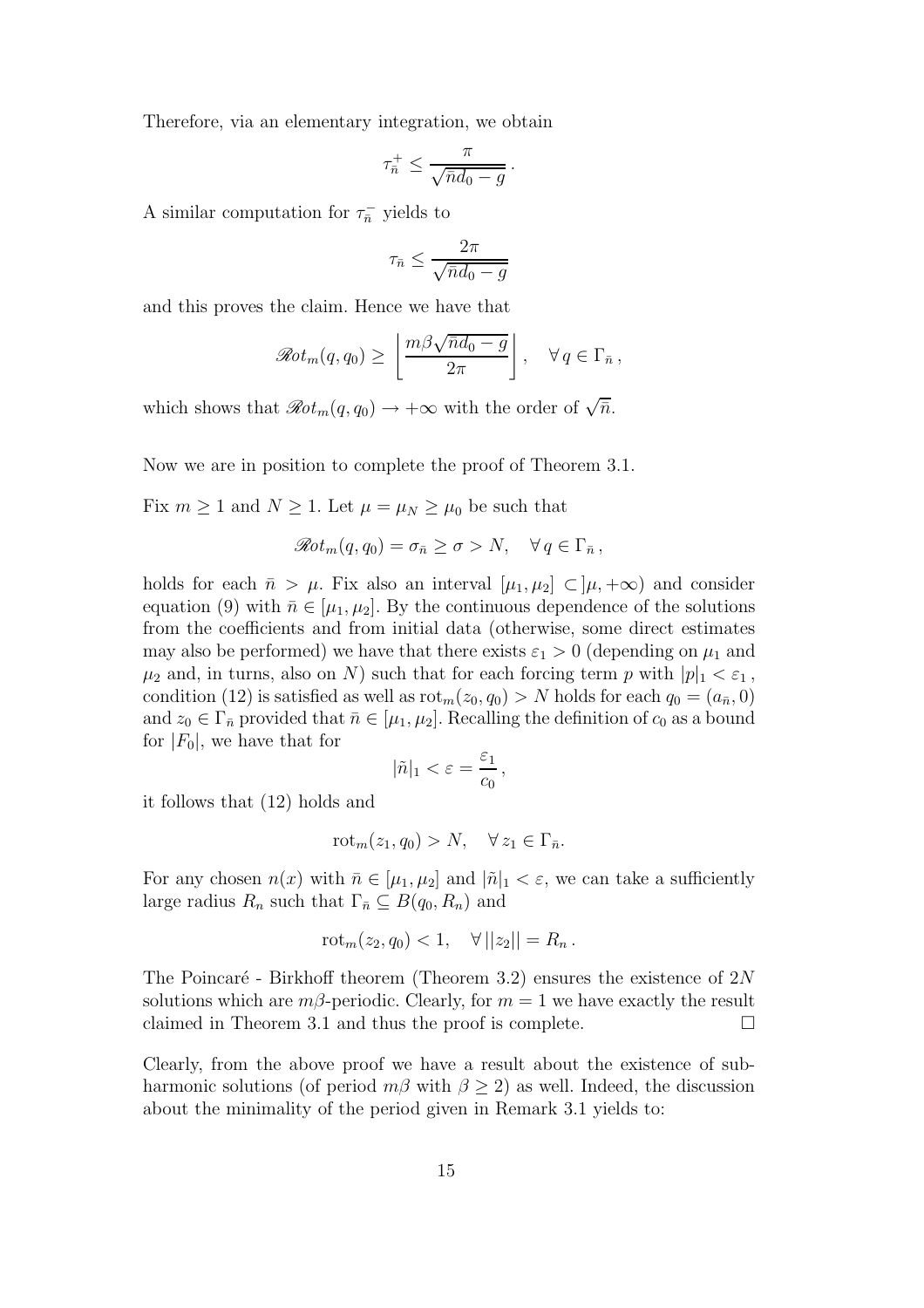Theorem 3.3 Assume that

$$
F'(a) > 0.
$$

Then, for every integer  $m \geq 2$  and each  $K \geq 1$ , there is a (large) value  $\mu =$  $\mu_K > 0$  such that for each  $\mu_2 \geq \mu_1 > \mu$  there is a (small) value  $\varepsilon = \varepsilon_{K,\mu_1,\mu_2} > 0$ such that for each  $n(\cdot)$  with

$$
\bar{n} \in [\mu_1, \mu_2] \quad and \quad |\tilde{n}|_1 < \varepsilon
$$

there are at least  $2K$  solutions of equation (1) which are m $\beta$ -periodic and take values in  $[0, 1]$ . Moreover, such solutions do not belong to the same periodicity class and also they are not i $\beta$ -periodic, for each  $i = 1, 2, \ldots, m - 1$ , so that the period  $m\beta$  is minimal.

*Proof.* Once we have fixed m and K, we take the set

$$
\mathcal{N} := \{ l_1 = 1 < l_2 < \dots < l_K := N \}
$$

made by the first K numbers which are co-prime with  $m<sup>1</sup>$  According to the conclusion of the proof of Theorem 3.1, we find that there are  $2N \geq 2K$ periodic solutions of period  $m\beta$ . As a consequence of Remark 3.1 we know that these 2N solutions appears in pairs which are characterized by the fact that they have, respectively, 2, 4, 6, . . . , 2N oscillations in the time interval  $[0, m\beta]$ . Such oscillations are associated to the rotation numbers of the solutions (an information which comes from the use of the Poincaré - Birkhoff fixed point theorem). As we already explained in Remark 3.1 we are sure that for those solutions having a rotation number  $\ell$  which is co-prime with m, it holds that  $m\beta$  is the minimal period. By the choice of N and the set N we are lead to conclude that at least  $2K$  among the  $2N$  periodic solutions (that is those with rotation numbers equal to  $l_1, l_2, \ldots, l_K$  are of minimal period. This observation concludes our proof.

We end our paper, by showing that it is possible to realize a "good" splitting of the weight function  $n(x)$  for a profile like the one considered in [3].

**Example 3.1** Consider now equation (1) and assume, like in [3] that  $n(x)$  is a periodic piecewise constant function satisfying

$$
n(x) = \begin{cases} n_1 & \text{if } x \in ]0, \alpha[ \mod \beta \\ n_0 & \text{if } x \in ]\alpha, \beta[ \mod \beta \end{cases}
$$
 (16)

with  $0 < n_0 < n_1$ . Like in [3] we assume that F is a smooth function satisfying the sign conditions we have already described at the beginning, that is  $F(0) = F(a) = F(1) = 0$  with  $a: 0 < a < 1$  and such that  $F(s) > 0$  for

<sup>&</sup>lt;sup>1</sup> Two positive integers l and m are co-prime (or relatively prime) if  $GCD(l,m) = 1$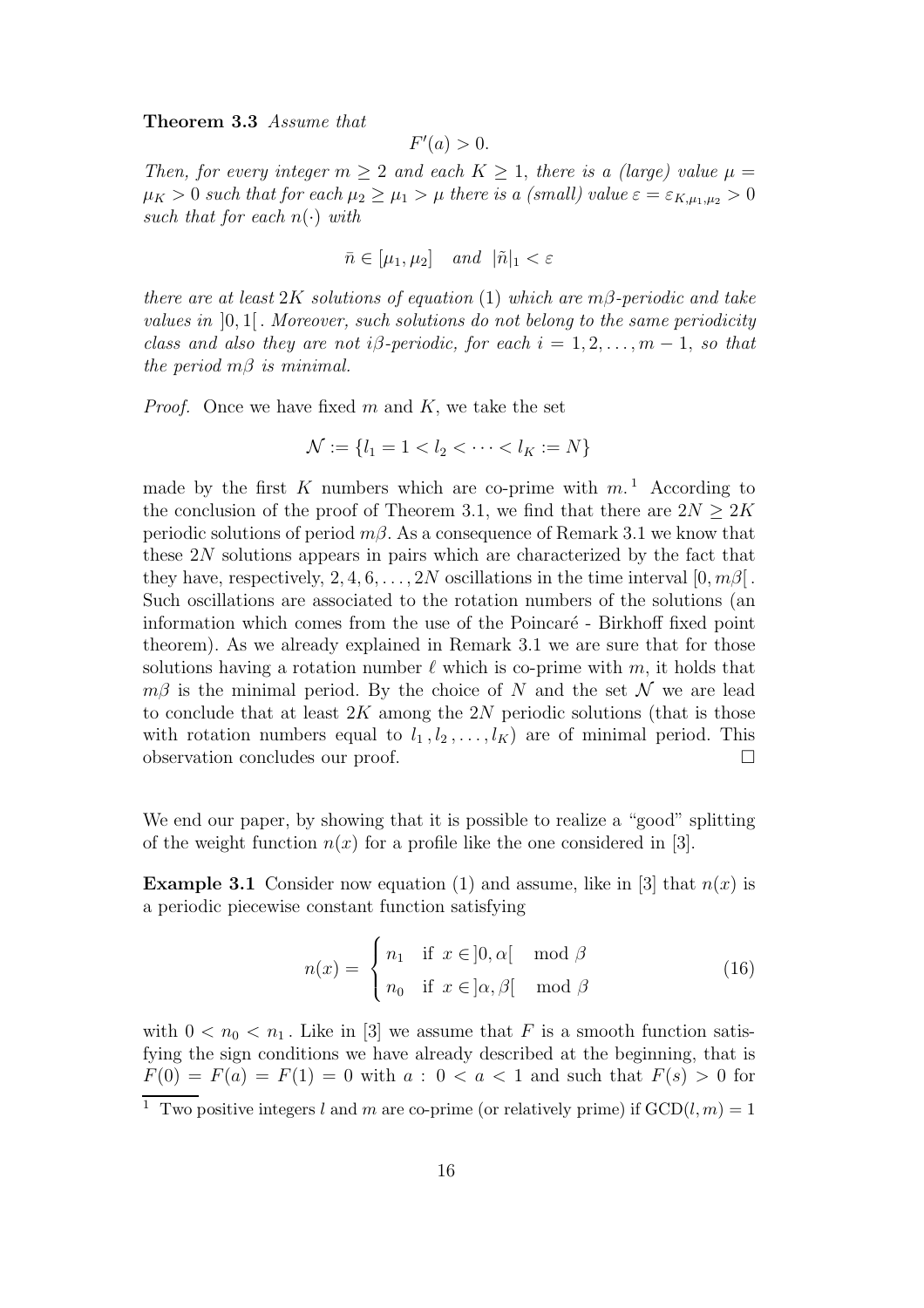$s \in (-\infty, 0] \cup [a, 1], F(s) < 0$  for  $s \in [0, a] \cup [1, +\infty)$ . In order to apply our result, we also suppose that  $F'(a) > 0$  (an hypothesis which is always satisfied by the nerve fiber models considered in [3], [10]). In [16] we have already proved the existence of threshold values, associated to a general shape of  $n(x)$ which imply, for the particular case of  $(16)$ , that the only periodic solution is the trivial one when  $n_0$  and  $\alpha$  are sufficiently small, while we proved the existence of at least two nontrivial  $\beta$ -periodic solutions (under a weak technical assumption on  $F(s)$ ) when  $n_1$  is sufficiently large and  $\alpha$  is close to  $\beta$ . Now, in view of Theorem 3.1 and Theorem 3.3 we propose the splitting

$$
n(x) = n_1 + \tilde{n}(x)
$$

where

$$
\tilde{n}(x) = \begin{cases}\n0 & \text{if } x \in ]0, \alpha[ \mod \beta \\
n_0 - n_1 & \text{if } x \in ]\alpha, \beta[ \mod \beta]\n\end{cases}
$$

By this choice  $\bar{n} = n_1$  and, moreover, we have

$$
|\tilde{n}|_1 = |\tilde{n}|_{L^1([0,m,\beta])} = m(n_1 - n_0)(\beta - \alpha).
$$

In spite of the fact that we take  $\bar{n} = n_1$  large, we are allowed to make  $|\tilde{n}|_1$  as small as we like, by taking  $\alpha$  sufficiently close to  $\beta$ . Hence Theorem 3.1 and Theorem 3.3 can be applied and the existence of a large number of harmonic and "true" subharmonic solutions for the equation (1) is guaranteed.

## References

- [1] A. Ambrosetti and P. Rabinowitz, Dual variational methods in critical point theory and applications, J. Functional Analysis 14 (1973), 349–381.
- [2] P. Buttazzoni and A. Fonda, Periodic perturbations of scalar second order differential equations, Discrete and Continuous Dynamical Systems 3 (1997), 451–455.
- [3] P.-L. Chen and J. Bell, Spine-density dependence of the qualitative behavior of a model of a nerve fiber with excitable spines, J. Math. Anal. Appl. 187 (1994), 384–410.
- [4] C. De Coster, The Method of Lower and Upper Solutions for ODEs, SISSA, Academic Year 1994–1995.
- [5] C. De Coster and P. Habets, Upper and lower solutions in the theory of ODE boundary value problems: Classical and recent results. In: Non linear analysis and boundary value problems for ordinary differential equations, CISM Courses and Lectures, Vol. 371, Springer Wien, New York (1996), 1–78.